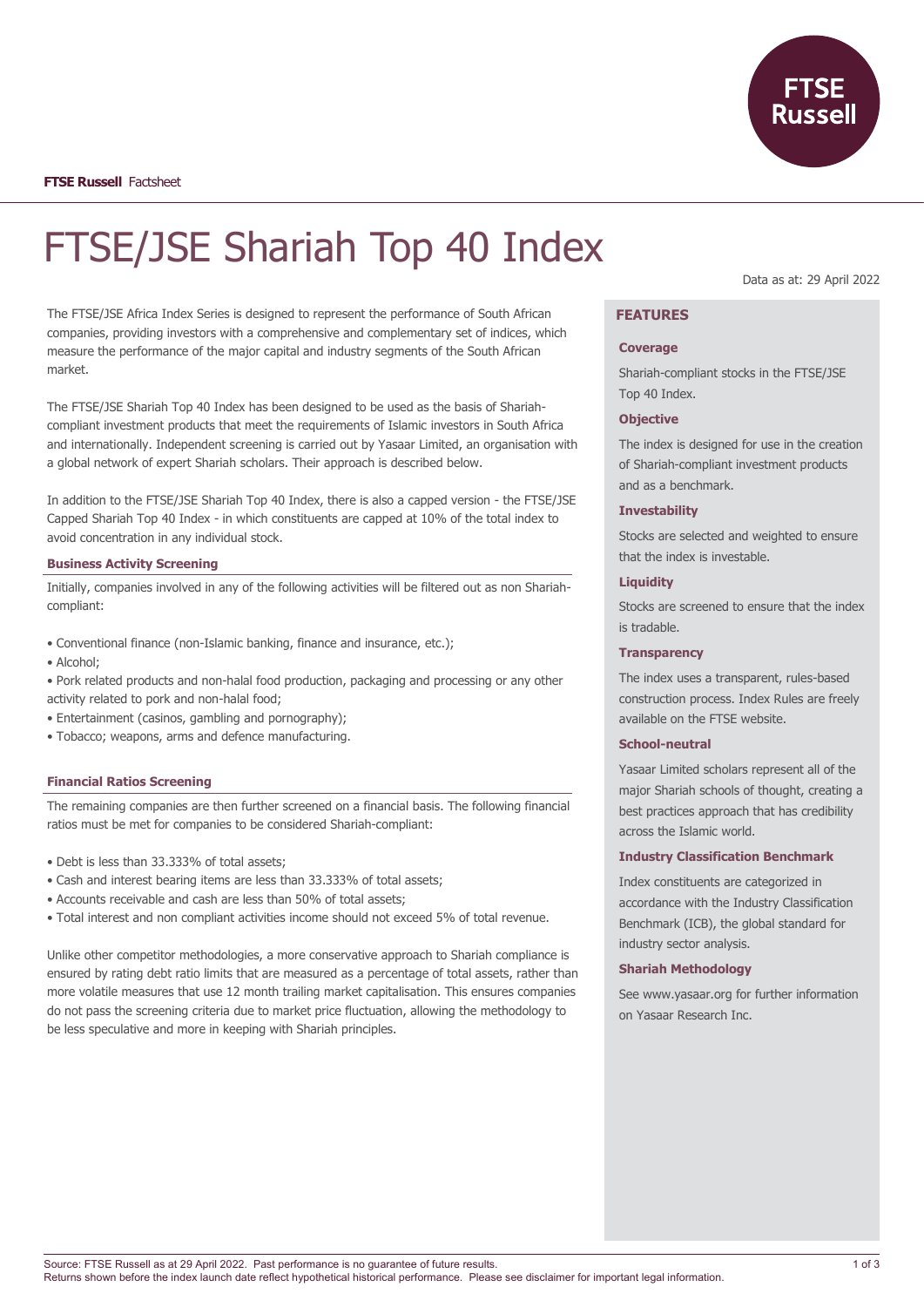# **5-Year Performance - Total Return**



# **Performance and Volatility - Total Return**

| Index (ZAR)             | <b>Return</b> % |      |        |      |      |      | Return pa %*                           |      | Volatility %** |      |      |
|-------------------------|-----------------|------|--------|------|------|------|----------------------------------------|------|----------------|------|------|
|                         |                 |      |        |      |      |      | 6M YTD 12M 3YR 5YR 3YR 5YR 5YR 1YR 3YR |      |                |      | 5YR  |
| FTSE/JSE Shariah Top 40 | 6.6             | 21.9 | 10.0   | 20.5 | 61.2 | 93.4 | 17.2                                   | 14.1 | 26.3           | 29.4 | 22.0 |
| FTSE/JSE Top 40         | $-1.7$          | 9.8  | $-0.5$ | 12.1 | 39.2 | 64.1 | 11.7                                   | 10.4 | 18.6           | 23.3 | 15.7 |

\* Compound annual returns measured over 3 and 5 years respectively

\*\* Volatility – 1YR based on 12 months daily data. 3YR based on weekly data (Wednesday to Wednesday). 5YR based on monthly data

# **Year-on-Year Performance - Total Return**

| Index % (ZAR)           | 2012 | 2013 | 2014  | 2015    | <b>2016</b> | 2017 | 2018   | 2019 | 2020 | 2021 |
|-------------------------|------|------|-------|---------|-------------|------|--------|------|------|------|
| FTSE/JSE Shariah Top 40 | 16.5 | 17.3 | $-71$ | $-17.4$ | 12 O        | 4.1  | 4.5    | 16.1 |      | 30.3 |
| FTSE/JSE Top 40         | 26.1 | 22.8 | 9.2   | 7.5     | $-1.6$      | 23.1 | $-8.3$ | 12.4 | 10.0 | 28.4 |

# **Return/Risk Ratio and Drawdown - Total Return**

| Index (ZAR)             | <b>Return/Risk Ratio</b> |     |     |      | Drawdown (%),    |         |         |             |
|-------------------------|--------------------------|-----|-----|------|------------------|---------|---------|-------------|
|                         | 1YR                      | 3YR | 5YR | 10YR | 1YR <sub>I</sub> | 3YR     | 5YR     | <b>10YR</b> |
| FTSE/JSE Shariah Top 40 | 0.7                      | 0.5 | 0.6 | 0.4  | $-16.6$          | $-42.4$ | $-42.4$ | $-44.9$     |
| FTSE/JSE Top 40         | 0.6                      | 0.4 | 0.7 | 0.8  | $-11.5$          | $-34.6$ | $-34.6$ | $-34.6$     |

Return/Risk Ratio – based on compound annual returns and volatility in Performance and Volatility table Drawdown - based on daily data

## **Top 5 Constituents**

| <b>Constituent</b>   | <b>ICB Sector</b>            | Net MCap (ZARm) | Wgt % |
|----------------------|------------------------------|-----------------|-------|
| Anglo American       | Industrial Metals and Mining | 874.030         | 33.90 |
| Sasol                | Chemicals                    | 218.391         | 8.47  |
| Gold Fields          | Precious Metals and Mining   | 189.356         | 7.34  |
| Impala Platinum Hlds | Precious Metals and Mining   | 167.071         | 6.48  |
| Sibanye Stillwater   | Precious Metals and Mining   | 154.973         | 6.01  |
| Totals               |                              | 1.603.822       | 62.21 |

## **ICB Industry Breakdown**

| <b>ICB Code</b> | <b>ICB Industry</b>           | No. of Cons | Net MCap (ZARm) | Wgt %  |
|-----------------|-------------------------------|-------------|-----------------|--------|
| 15              | Telecommunications            |             | 90,483          | 3.51   |
| 20              | <b>Health Care</b>            |             | 64,765          | 2.51   |
| 35              | <b>Real Estate</b>            |             | 43,229          | 1.68   |
| 40              | <b>Consumer Discretionary</b> |             | 54,999          | 2.13   |
| 50              | Industrials                   | 2           | 219,396         | 8.51   |
| 55              | <b>Basic Materials</b>        | 9           | 2,049,615       | 79.50  |
| 60              | Energy                        |             | 55,677          | 2.16   |
| <b>Totals</b>   |                               | 16          | 2,578,165       | 100.00 |

# **INFORMATION**

# **Index Universe**

FTSE/JSE Top 40 Index

## **Index Launch**

21 July 2008 Capped Version - 4 July 2011

## **Base Date**

22 September 2003

**Base Value**

1000

## **Investability Screen**

Actual free float applied and liquidity screened

## **Index Calculation**

Real time (calculated every 15 seconds) and end-of-day indices available.

## **End-of-Day-Distribution**

Via FTP and email

## **Review Dates**

March, June, September and December

## **Currency**

ZAR